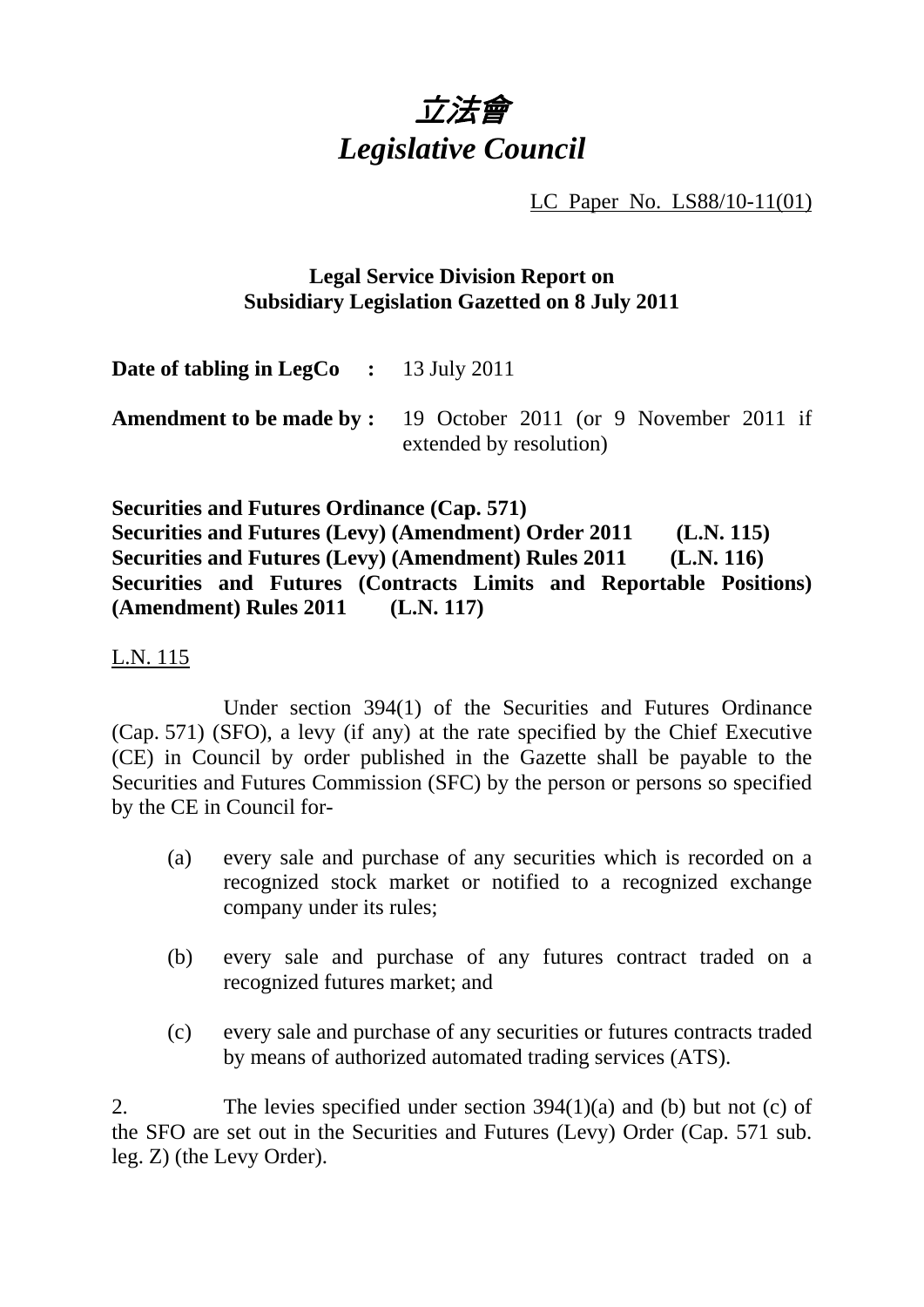3. Hong Kong Mercantile Exchange Limited (HKMEx) obtained authorization from the SFC on 26 April 2011 to provide ATS and has commenced trading of gold futures contracts since 18 May 2011. According to paragraph 5 of the LegCo Brief, HKMEx is not the first ATS provider to be authorized by the SFC. Nevertheless, its authorization is unique in that it is the first authorized ATS to-

- (a) offer an exchange-like platform for the trading of futures contracts (i.e. a platform that matches buy and sell orders for futures contracts); and
- (b) be solely or primarily regulated by the SFC.

Its position is similar to that of the Hong Kong Futures Exchange Limited (HKFE), which also operates a futures market in Hong Kong, albeit as a recognized exchange company rather than as an authorized ATS provider.

4. Futures contracts traded by means of authorized ATS provided by HKMEx are not subject to SFC levies. In contrast, futures contracts traded on HKFE are subject to SFC levies under Part 3 of the Levy Order, generally at \$0.60 payable by both the seller and the purchaser. The existing arrangements regarding SFC levies have thus created an unlevel playing field between HKFE and HKMEx.

5. L.N. 115, made by the CE in Council under section 394 of the SFO, amends the Levy Order by adding a new Part 4 to impose, for the purposes of section 394(1)(c) of the SFO, a levy payable to the SFC in respect of a sale and purchase of futures contracts traded by means of authorized ATS. The effect of L.N. 115 is that a levy of \$0.60 on each of the seller and purchaser is payable in respect of a sale and purchase of a futures contract traded by means of authorized ATS provided by HKMEx. However, payment of the levy of \$0.60 is exempted for a period of six months commencing on the first day of trading in the futures contract by means of authorized ATS provided by HKMEx. No levy is payable if the futures contract is traded by means of authorized ATS provided by other operators.

## L.N. 116

6. The Securities and Futures (Levy) Rules (Cap. 571 sub. leg. AA) (the Levy Rules) provide for various matters relating to the payment of levies payable to the SFC in respect of the sale and purchase of futures contracts and securities, including the imposition of charges for late payment of such levies and the keeping and inspection of accounts relating to the collection and payment of such levies.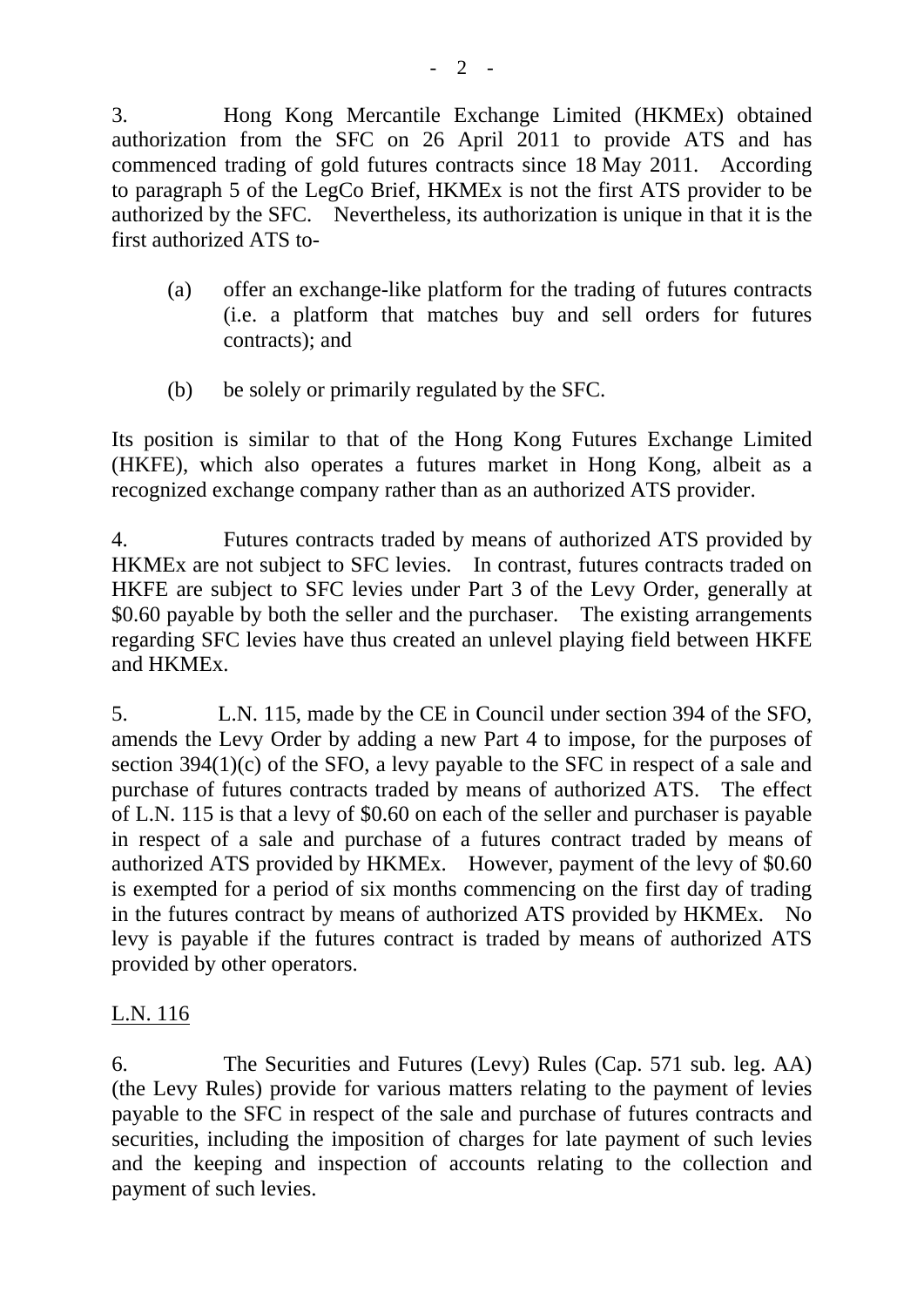7. L.N. 116, made by the CE in Council under section 394 of the SFO, amends the Levy Rules to extend the application of the Levy Rules to cover levies payable in respect of the sale and purchase of futures contracts traded by means of authorized ATS. This is effected by replacing the definition of "Exchange Company" by the new definition of "Market Operator" which includes the Stock Exchange Company, a recognized exchange company and an authorized ATS provider. Consequential amendments are also made to the relevant sections of the Levy Rules including the addition of a definition of "rules of the Market Operator" in section 3 as the new subsection (2).

8. L.N. 116 also amends section 10(2)(b) of the Levy Rules to include an auditor appointed by a Market Operator otherwise than under the Companies Ordinance (Cap. 32) if it is a non-Hong Kong company registered under Part XI of that Ordinance.

9. Members may refer to the LegCo Brief (File Ref.: SUD/42/11 (2011)) issued by the Financial Service Branch, Financial Services and the Treasury Bureau on 6 July 2011 for background information relating to L.N. 115 and L.N. 116.

10. L.N. 115 and L.N. 116 will come into operation on 18 November 2011.

## L.N. 117

11. Under section 35(1) of the SFO, the SFC may prescribe limits on the number of futures contracts and options contracts that may be held or controlled by any person. It may also prescribe the reportable positions in respect of such contracts. "Reportable position" means an open position of such contracts the number of which is in excess of the number specified in the relevant rules. Those limits and reportable positions are established and fixed for the futures contracts and stock options contracts specified respectively in Schedules 1 and 2 to the Securities and Futures (Contracts Limits and Reportable Positions) Rules (Cap. 571 sub. leg. Y) (the principal Rules).

12. L.N. 117, made by the SFC under section 35(1) of the SFO, amends the principal Rules by repealing the existing Schedule 1 and Schedule 2 and substituting each with a new one. However, the net effects are:-

- (a) in relating to Schedule 1,
	- (i) the renumbering of existing items;
	- (ii) the addition of the HSI Dividend Point Index futures contract and the HSCEI Dividend Point Index futures contract as items 10 and 11; and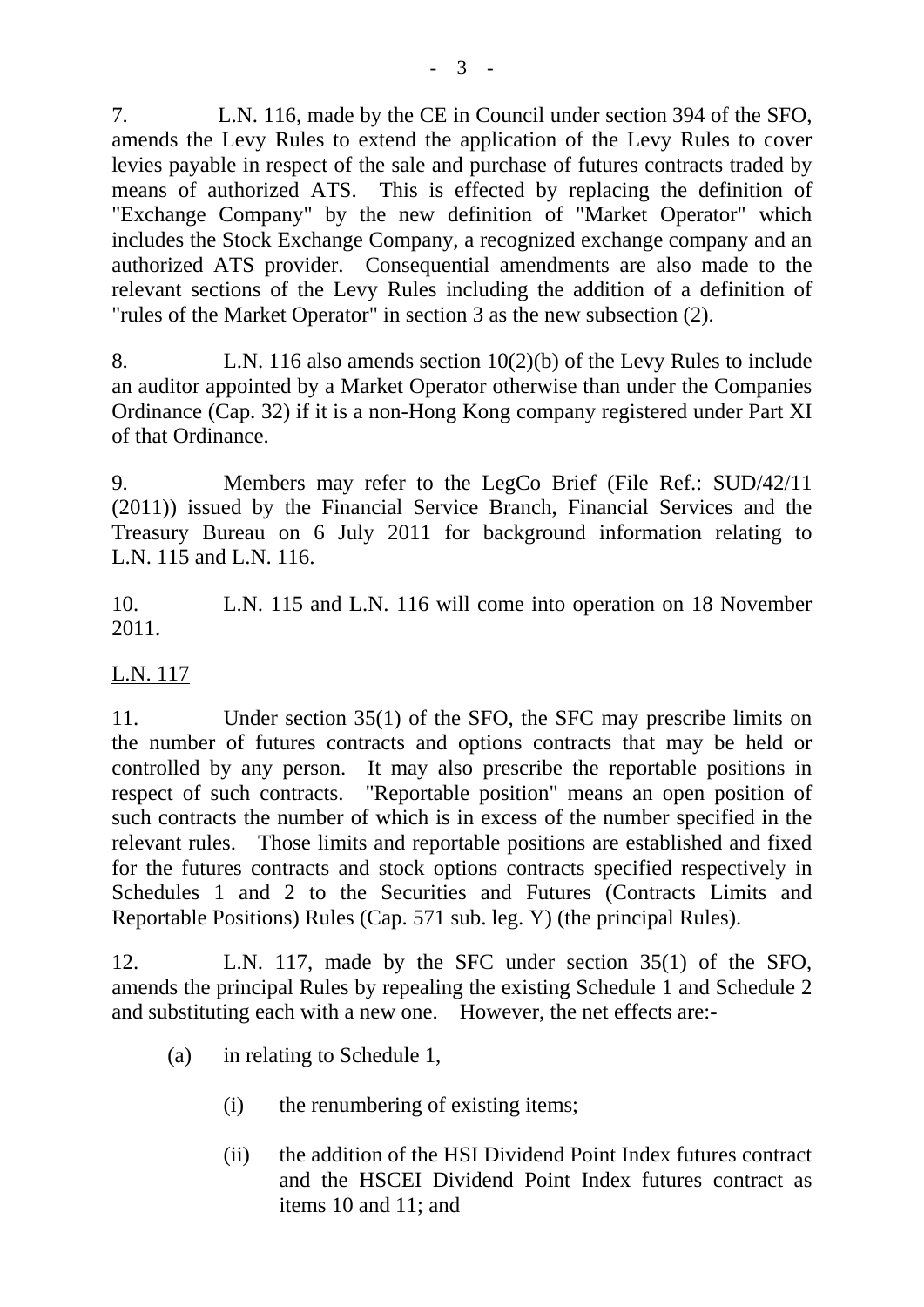- (iii) no statutory position limit is set for each new item and the open position reporting level is set for each at 1 000 open contracts for any one contract month;
- (b) in relation to Schedule 2,
	- (i) the renumbering of existing items;
	- (ii) the addition of the iShares FTSE A50 China Index ETF stock options contract and the W.I.S.E. - CSI 300 China Tracker stock options contract as items 3 and 4; and
	- (iii) the position limit and open position reporting level for each new item are the same as the existing items, i.e. 50 000 open contracts per option class in any one market direction for all expiry months combined and 1 000 open contracts per option class per expiry month.

13. Members may refer to the LegCo Brief (with no reference number) issued by the SFC on 4 July 2011 for background information. According to the LegCo Brief, the additions to Schedule 1 follow the large open position reporting level and position limits specified in the contract specifications of the HKFE. The additions to Schedule 2 largely follow the position limits and the large open position reporting levels stipulated in the rules for most stock options contracts on shares listed on a stock market operated by the Stock Exchange of Hong Kong Limited.

14. L.N. 117 will come into operation on 25 November 2011.

15. The Panel on Financial Affairs has not been consulted on L.N. 115 to L.N. 117.

## **Mandatory Provident Fund Schemes Ordinance (Cap. 485) Mandatory Provident Fund Schemes (Contributions for Casual Employees) (Amendment) Order 2011 (L.N. 118)**

16. The Mandatory Provident Fund Schemes Ordinance (Amendment of Schedule 2) Notice 2011 (the Amendment Notice) was approved by the Legislative Council on 30 June 2011. It amends Schedule 2 to the Mandatory Provident Fund Schemes Ordinance (Cap. 485) (MPFSO) by adjusting the minimum level of relevant income (Min RI) from \$5,000 to \$6,500 per month (and from \$160 to \$250 per day for employees who are members of an industry scheme) for contribution purposes under the MPFSO. The mandatory